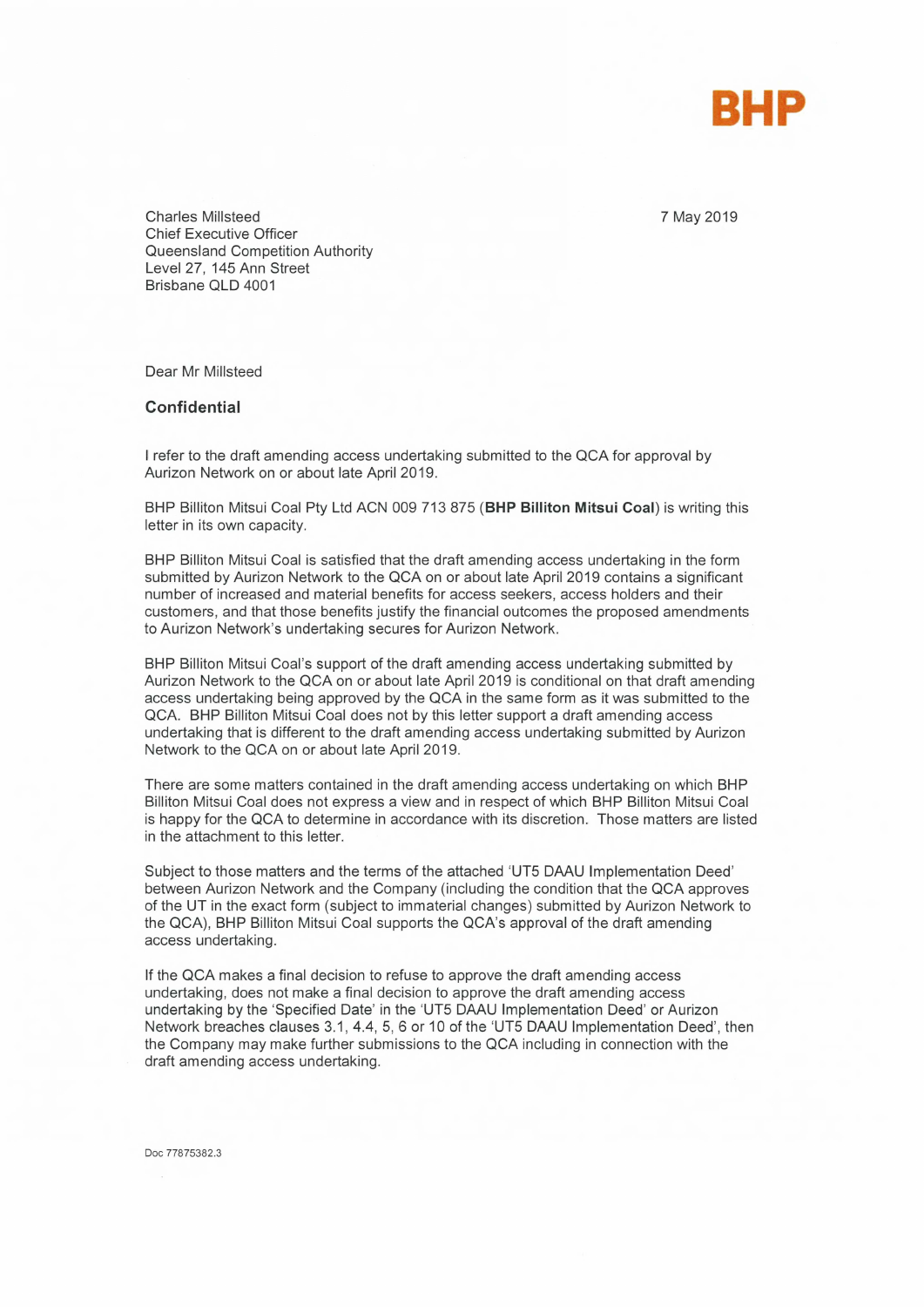Please feel free to contact Michelle Elvy at Michelle.Elvy@bhp.com should you have any matters you would like to discuss.

Yours sincerely

mes

Michelle Elvy Head of Integrated Operations **BHP** Mitsui Coal, Minerals Australia